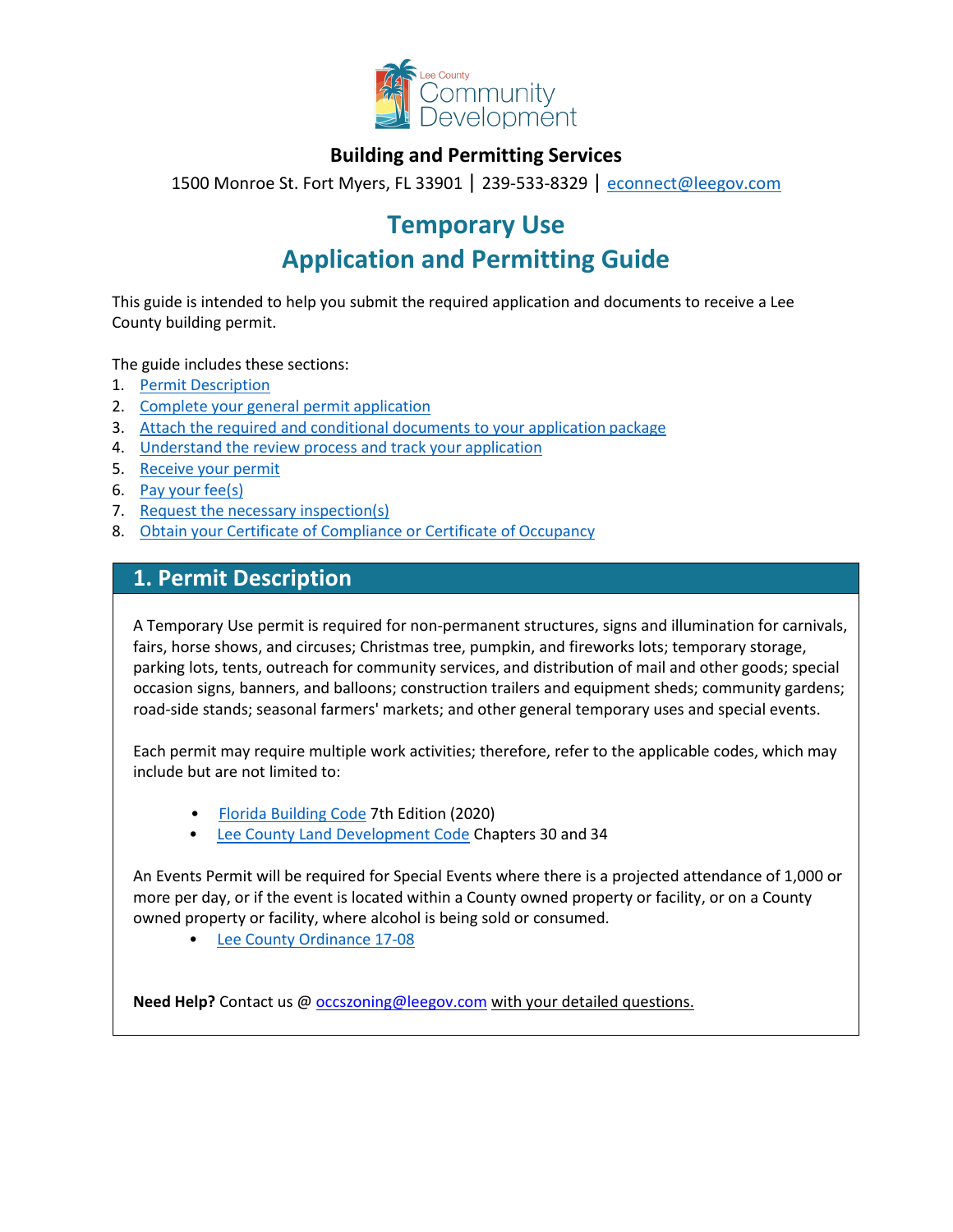## <span id="page-1-0"></span>**2. Complete the General Permit Application**

*A complete application package consists of the application (paper or online) and all required supporting documents.*

All applicants are encouraged to use Lee County's eConnect online permitting system to apply for permits. **CONTRACTORS ARE REQUIRED TO USE ECONNECT.**

#### **Paper Application Package**

**Paper applications can only be submitted by Owner-Builders.** Complete the [paper application](https://www.leegov.com/dcd/PermittingDocs/TemporaryUsePermitApplication.pdf) and attach all of the required and conditional documents described in this guide, including the [Owner-](https://www.leegov.com/dcd/PermittingDocs/OwnerBldrDisclosure.pdf)[Builder Disclosure Statement.](https://www.leegov.com/dcd/PermittingDocs/OwnerBldrDisclosure.pdf) INCLUDE ONE COLLATED SET OF PLANS for paper submissions.

A paper application package must be submitted in person to the Building Department. The office is located at the Lee County Public Works Building, first floor, 1500 Monroe St., Fort Myers, FL 33901.

## **eConnect Application Package (Electronic Submission)**

**Register for eConnect**

To apply for a Lee County permit online, you must first register a[t eConnect.](https://accelaaca.leegov.com/aca/) Instructions for **New Users: Register for an Account** are included on the eConnect login page.

Review the [eConnect Users Guide](https://www.leegov.com/dcd/Documents/eServ/eConnect/eServicesGuide.pdf) for more details about using eConnect.

Also see **eConnect Instructions** highlighted throughout this guide.

#### **eConnect Steps**

Once you have logged int[o eConnect, s](https://accelaaca.leegov.com/aca/)elect the *Permitting* menu to *Create an Application*. Review the general disclaimer terms and select the checkbox to *Continue Application*.

#### **1. Select a Record Type**

On the *Select a Record Type* screen, select **Other** >> **Temporary**. Or search on the term *Temporary*. Select the radio button and *Continue Application*.

- *2.* **Provide the Property Information** (\* indicates required fields) to identify the property for which the permit will be used. Lookup the property information using one of the options below, then click *Search:*
	- Address (using the required fields Street No., Street Name and Zip); or
	- Parcel (using Parcel Number).

**eConnect Instructions:** If multiple addresses are found, they will be displayed in the *Address Search Result List.* Use the radio button to select the desired record, then click *Select.*

Once search results are displayed, the other fields on the screen will automatically populate. Review information for accuracy and *Continue Application.*

#### **3. Applicant and Contacts**

If a licensed contractor is providing the service for this permit, they must have either a Stateissued license registered with Lee County or have a Lee County-issued certificate of competency. Both require a current Certificate of Insurance for liability and workers' compensation AND/OR a current workers' compensation exemption status with the State of Florida. Verify Lee County contractor registration a[t Contractor Search](https://www.leegov.com/dcd/ContLic/ActCont) or contact Contractor Licensing at [ContractorLicensing@leegov.com](mailto:ContractorLicensing@leegov.com) or 239-533-8895.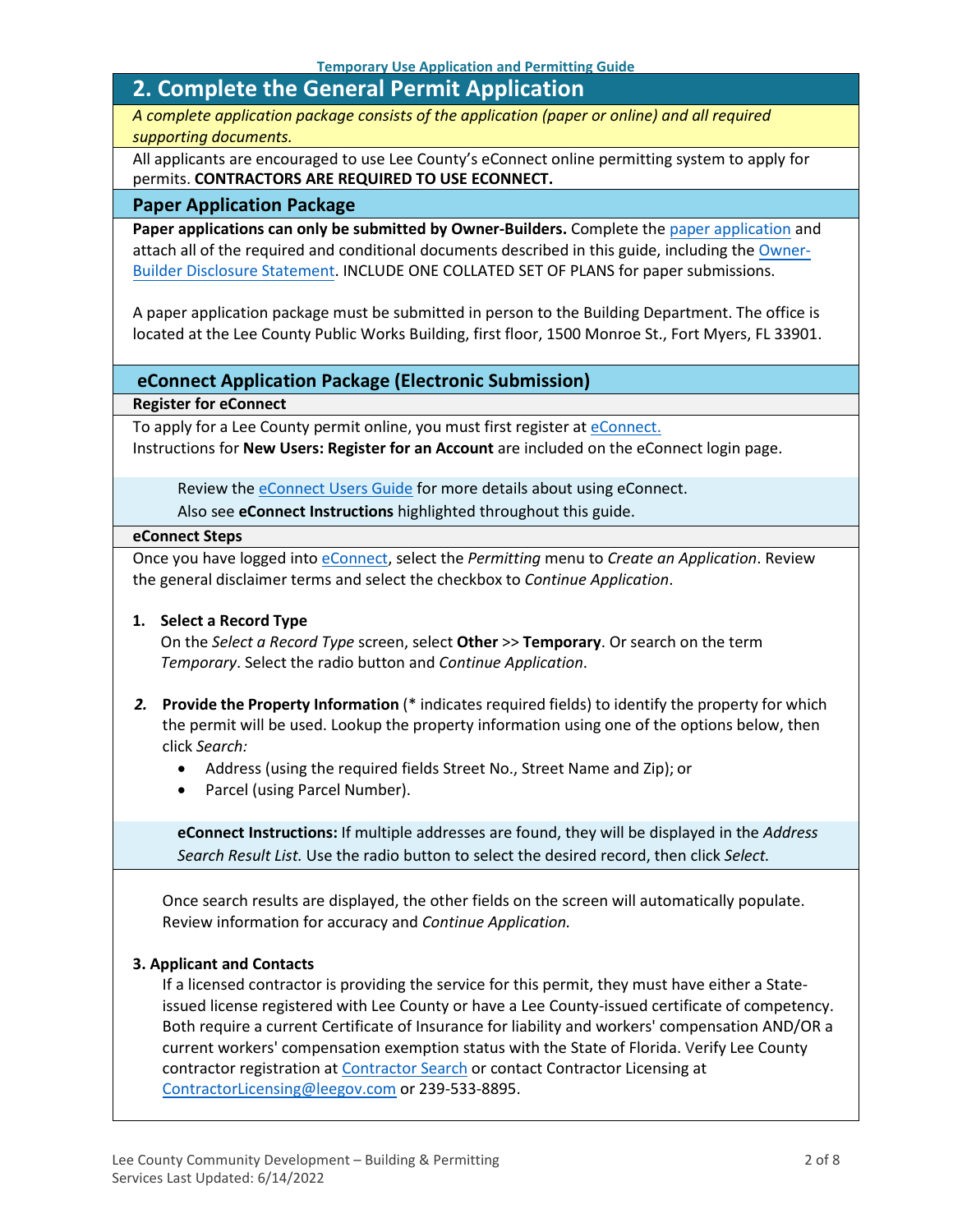Note: If the applicant is an owner-builder and not a licensed contractor, a[n Owner-Builder](https://www.leegov.com/dcd/PermittingDocs/OwnerBldrDisclosure.pdf) [Disclosure Statement](https://www.leegov.com/dcd/PermittingDocs/OwnerBldrDisclosure.pdf) must be attached to the application.

To associate the Applicant and Contact(s) with the permit application, use either: *Select from Account* or *Add New*.

Note: The Applicant listed in eConnect will receive all notifications from the County related to their application.

### **4. Project Detail Fields**

Complete all applicable fields. An explanation of certain fields has been provided below for your reference.

- **Project Name:** What is the name of the project?
	- For Commercial Projects input the Project's Business Name (associated with the Business License) as the Project Name
	- For Residential Projects input the name of the community/subdivision or city as the Project Name
- **Brief Description of Proposed Work:** Provide enough detail for the reviewer to understand the permit-related details of the project and *Continue Application.*

### • **Type of Permit:**

(Options: *Construction Trailer/Equipment Shed, Fireworks Display, General Temporary Use, Other, Parking Lot, Seasonal Farmers' Market, Special Event per Ord. 17-08, Temporary Housing, Temporary Mail Distribution, Temporary Sign, Temporary Storage Facilities, Tent*)

- **General Temporary Use Sub Type:** (Options: *Horse Show, Other)*
- **Tent Sub Type:** (Options: *Carnival/Fair/Circus, Christmas Tree Sales, Firework Sales, Other)*
- **Temporary Housing Sub Permit:** (Options: *FEMA, Other)*
- **Temporary Sign Sub Permit:** (Options: *Balloon, Banner, Special Occasion Sign)*
- **Describe Other:**
- **Specific Use of Property:**
- **Event Start Date:** (Date Select)
- **Event End Date**: (Date Select)
- **Event Start Time:** (Time Select 24 Hours)
- **Event End Time:** (Time Select 24 Hours)
- **Signage Sq. Ft.:**
- **Signage Material:**
- **DO/Permit Number:**
- **Directions:**

### **EQUIPMENT**

- **Number of Tents:**
- **Electrical Inspection:** (Options: *Yes or No)*
- **Area Per Tent:**
- **Electric Amps:**
- **Tent Fire Certification:** (Options: *Yes or No)*
- **Side Walls:** (Options: *Yes or No)*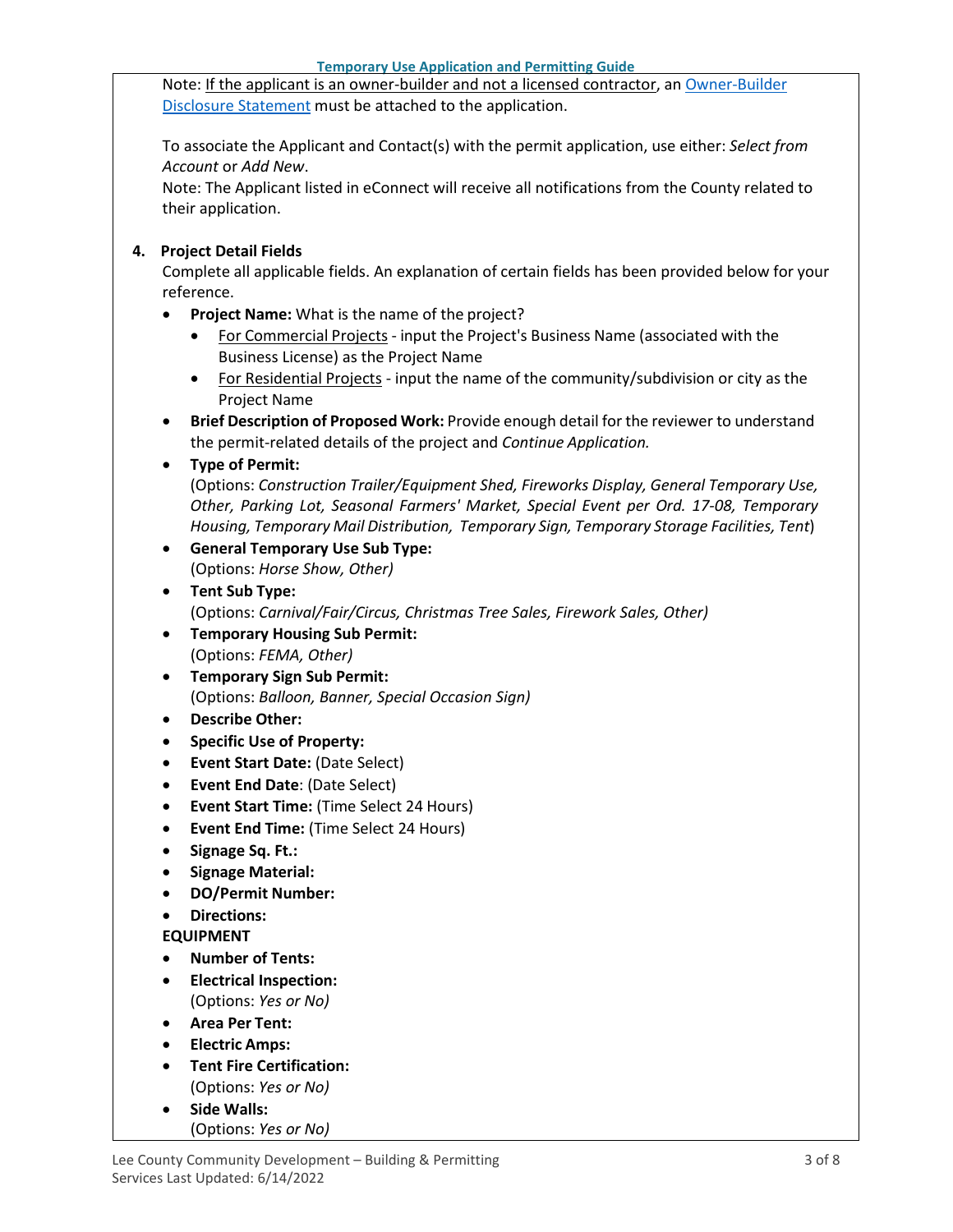- **Proof of Sanitary Facilities:** (Options: *Existing Sanitary Facilities, Letter from a neighboring business, Port-o-let contract*)
	- **Zoning:** (Select from list Zone AG-1 to TFC-2)

## **SPECIAL EVENTS**

- **Alcoholic Beverages?:** (Options: *No, Sold and Consumed, To Be Consumed, To Be Sold*)
- **Event on County Property?:** (Options: *Yes or No)*
- **Bond Required?:** (Options: *Yes or No)*
- **Special Event >1000?:** (Options: *Yes or No)*
- **Date(s) of Event:**

## **5. Attachments/Documents**

- For Electronic Submittals: In the *Attachments* window, *Add* the required and conditional documents.
- For Paper Submittals: Provide the completed application, the Owner Builder Disclosure Statement and any other required and conditional documents.

(Use list of documents in Section 3.)

## <span id="page-3-0"></span>**3. Attach Required and Conditional Documents**

*Notice: Lee County may request additional supporting documentation to process the permit. Additional restrictions applicable to this property may be found in public records, and there may be additional permits required from other governmental entities such as water management districts, state or federal agencies.*

## **Required Documents**

**1. Proof of Sanitary Facilities**

Provide proof of the availability of sanitary facilities like a port-o-let contract, sewer availability, and/or septic approval letter. This proof may include a letter from a neighboring business that would allow temporary use customers to use its sanitary facilities; that letter must state the business's hours of operation, which must cover the requested temporary use hours of operation.

**Tips:**

- If sewer is needed, additional sewer fee and admin/radon fees will apply.
- Proof of sanitary facilities is not required for a temporary storage use.

### **2. Proof of Liability Insurance**

Submit proof of general liability insurance and property damage insurance with a minimum coverage of \$50,000 for each occurrence and \$100,000 general aggregate.

**Tip:** Proof of insurance is not required for construction trailers and equipment sheds.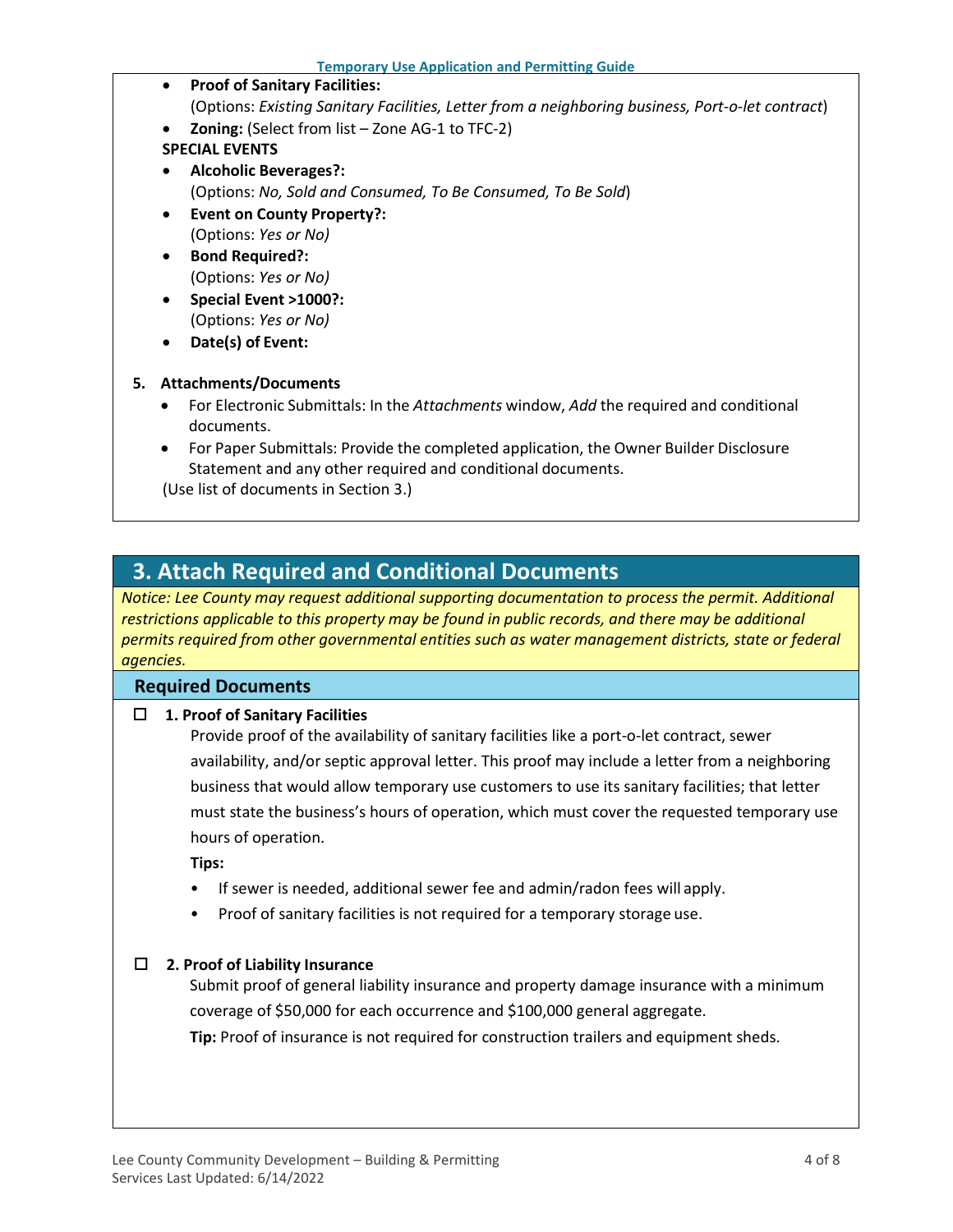#### **3. Site Plan / Plot Plan**

Show:

- Available parking;
- Existing structures;
- Location of equipment;
- Emergency access driveways, lanes and roads, etc.;
- Restroom facilities; and
- The boundaries of the proposed use area on the property.

#### **4. Floor Plan**

Show:

- Exits;
- No Smoking signs, etc.

### **Conditional Required Documents**

### **5. Owner-Builder Disclosure Statement**

If the installer is not using a licensed contractor and will act as an owner-builder, submit an [Owner-Builder Disclosure Statement.](https://www.leegov.com/dcd/PermittingDocs/OwnerBldrDisclosure.pdf)

#### **6. Proof of Ownership**

If the ownership information on the permit application does not match the property owner information on the Lee County Property Appraiser's website [\(http://www.leepa.org\)](http://www.leepa.org/), submit proof of ownership, for example, a recorded Warranty Deed.

#### **7. Flame Retardant Certificates**

If a tent is being used, provide flame retardant certification.

### **8. Foundation for Construction Trailer**

If the use is a construction trailer, include:

- Tie down / anchoring details that comply with wind loads;
- Details for any required stairs or ramps, including tread size, riser height, guard rails, handrails, slope, etc.

### **9. Notice of Commencement**

If project value is \$2,500 or more, submit the complete[d Notice of Commencement](https://www.leegov.com/dcd/PermittingDocs/NoticeofCommencement.pdf) to the Lee County Clerk of Court to provide notice that improvement will be made to a real property. **Permit cannot be issued until this notice is recorded with the Lee County Clerk of Court. Tip:** Complete this as soon as possible; the lack of a Notice of Commencement submission commonly holds up issuance of the permit.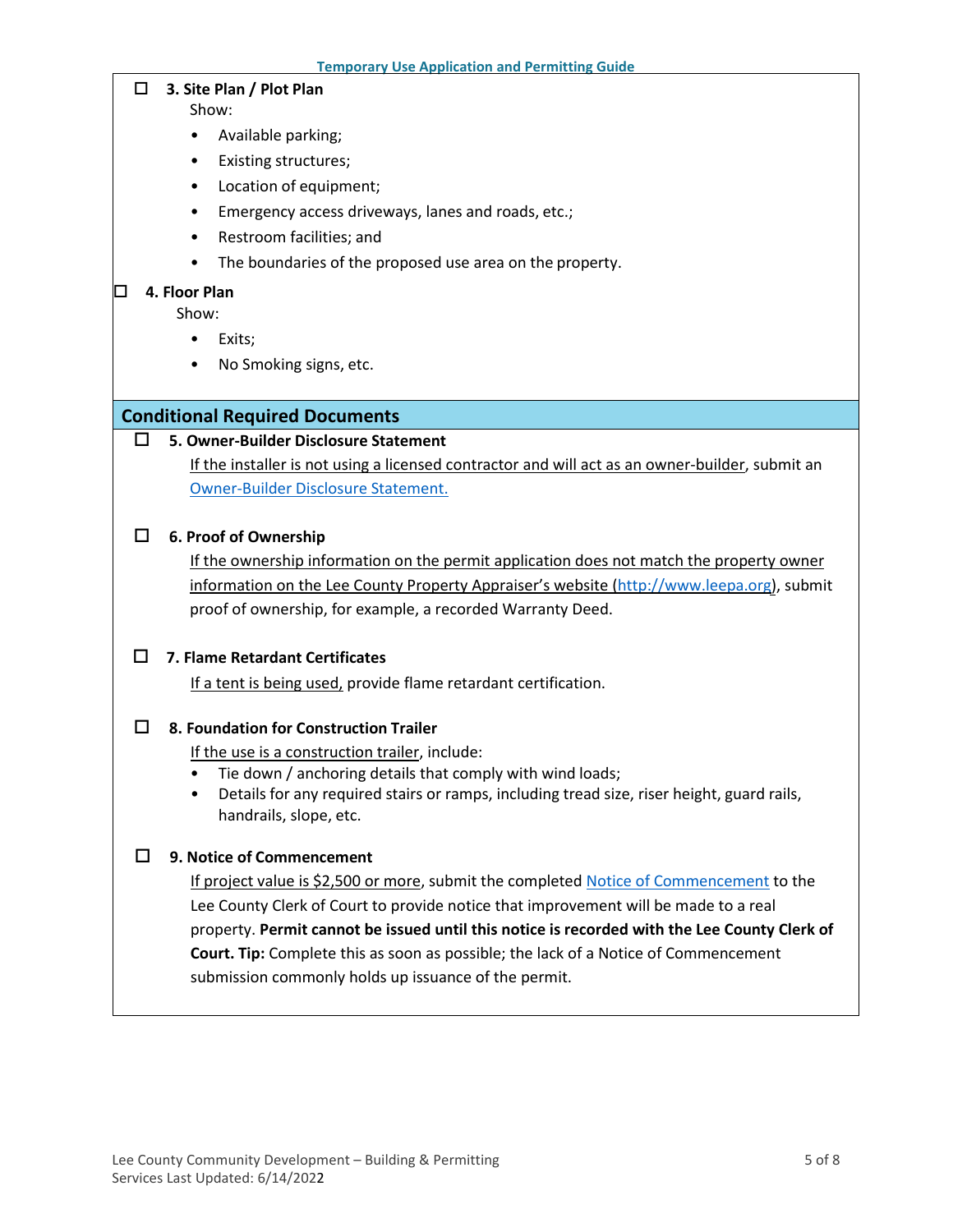## <span id="page-5-0"></span>**4. Understand the Review Process and Track Your Application Completeness Check**

When the application package is first received, it is reviewed for completeness to determine that the general application is complete and that all required documents, signatures, and seals are attached. If the package is incomplete, the applicant must provide missing information before the application package can be forwarded for review.

#### **Application Review**

Complete applications are forwarded to multiple functional areas for review.

- eConnect applications can be reviewed simultaneously by the required reviewers.
- Paper applications are reviewed by one person at a time and must be physically handed off among the required reviewers.

Applicants can us[e eConnect](https://accelaaca.leegov.com/aca/) at any time to track the progress of the application record through the process, for both Electronic and Paper submittals.

**eConnect Instructions:** Search for your permit application using *My Records*, the *Global Search* or the *Search Applications* under the *Permitting* menu. Click on the record number for your permit application to see the Records Status, Conditions and Record Details.

#### **Notice of Rejection**

If applicable, the final reviewer consolidates all comments and an email notice is sent to the applicant.

**Rejection Notice:** A rejection notice will be sent to the applicant with specific points of failure that must be corrected and resubmitted for approval. Applicants have 30 days to address the points of failure and to resubmit information and documentation. A cover letter addressing the points of failure is required with the resubmittal.

- **Resubmitting an Application via eConnect:** To update the required information and to ensure correct versioning in eConnect, **attachments that are resubmitted should have the same file name as the original.**
- **Resubmitting a Paper Application:** Bring updated documentation to the first floor of the Lee County Public Works Building, 1500 Monroe St., Fort Myers, FL 33901.

#### **Notice of Approval**

**File Verification - Notification**: Staff completes a final document review to determine any outstanding documents and invoice all applicable fees. The "Ready Sheet" outlining outstanding fees and required documents is emailed to the applicant.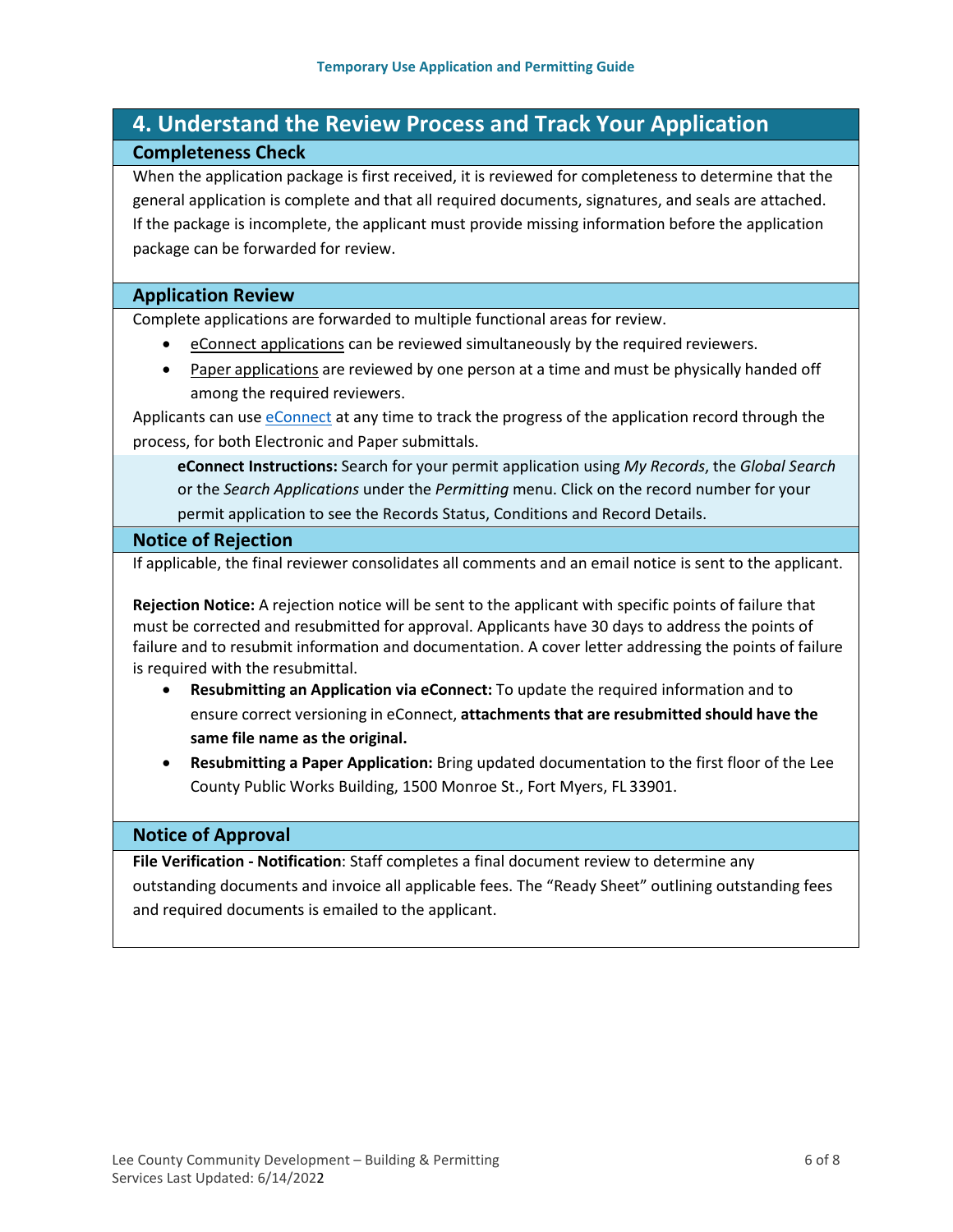## <span id="page-6-0"></span>**5. Receive Your Permit**

Applicants who applied electronically may access their permit(s) and approved plans from [eConnect.](https://accelaaca.leegov.com/aca/)

**eConnect Instructions:** Search for your permit application using *My Records*, the *Global Search*  or the *Search Applications u*nder the *Permitting* menu. Click on the record number for your permit application, and select *Attachments.* All documents will be listed. Choose the *Actions* drop-down to review document details. Click on the document name to open or save.

For Paper Applications: The permit and approved plans are issued in person at the Lee County Public Works Building, 1500 Monroe St., Fort Myers, FL 33901.

Note: Owner-Builders are required by Florida Statute to **personally appear** at the Lee County Public Works Building, 1500 Monroe St., Fort Myers, FL 33901 to sign for the building permit regardless of how it was submitted.

Issued permits must pass at least one inspection within 180 days from issuance or the permit will expire.

## <span id="page-6-1"></span>**6. Pay Your Fee(s)**

All payments must be received prior to scheduling an inspection.

**Payment Options:**

- Make payments through [eConnect](https://accelaaca.leegov.com/aca/)
- Deliver the payment in person to the Lee County Public Works Building, 1500 Monroe St., Fort Myers, FL 33901
- Make a credit card payment by phone, 239-533-8997, option  $*$ .

**Cash is not accepted**; please pay by credit/debit card, check, eCheck, or money order.

**eConnect Instructions:** Search for your permit application using *My Records*, the *Global Search,* or the *Search Applications* under the *Permitting* menu. Click on the record number for your permit application, select the menu option for *Payments* >> *Fees,* then click *Pay Fees*  button, review fees, select *Continue Application*, enter your payment information and click *Submit Payment*.

## <span id="page-6-2"></span>**7. Request Inspection(s)**

Reference the issued permit for a list of the required inspections. When ready, applicants may request inspections through [eConnect, a](https://accelaaca.leegov.com/aca/)s well as by calling the [Automated Inspection System,](https://www.leegov.com/dcd/BldPermitServ/Insp/AutoInsp) 239-533-8997.

The Permit, Approved Plans and Manufacturers' Specifications are required to be onsite during the inspection.